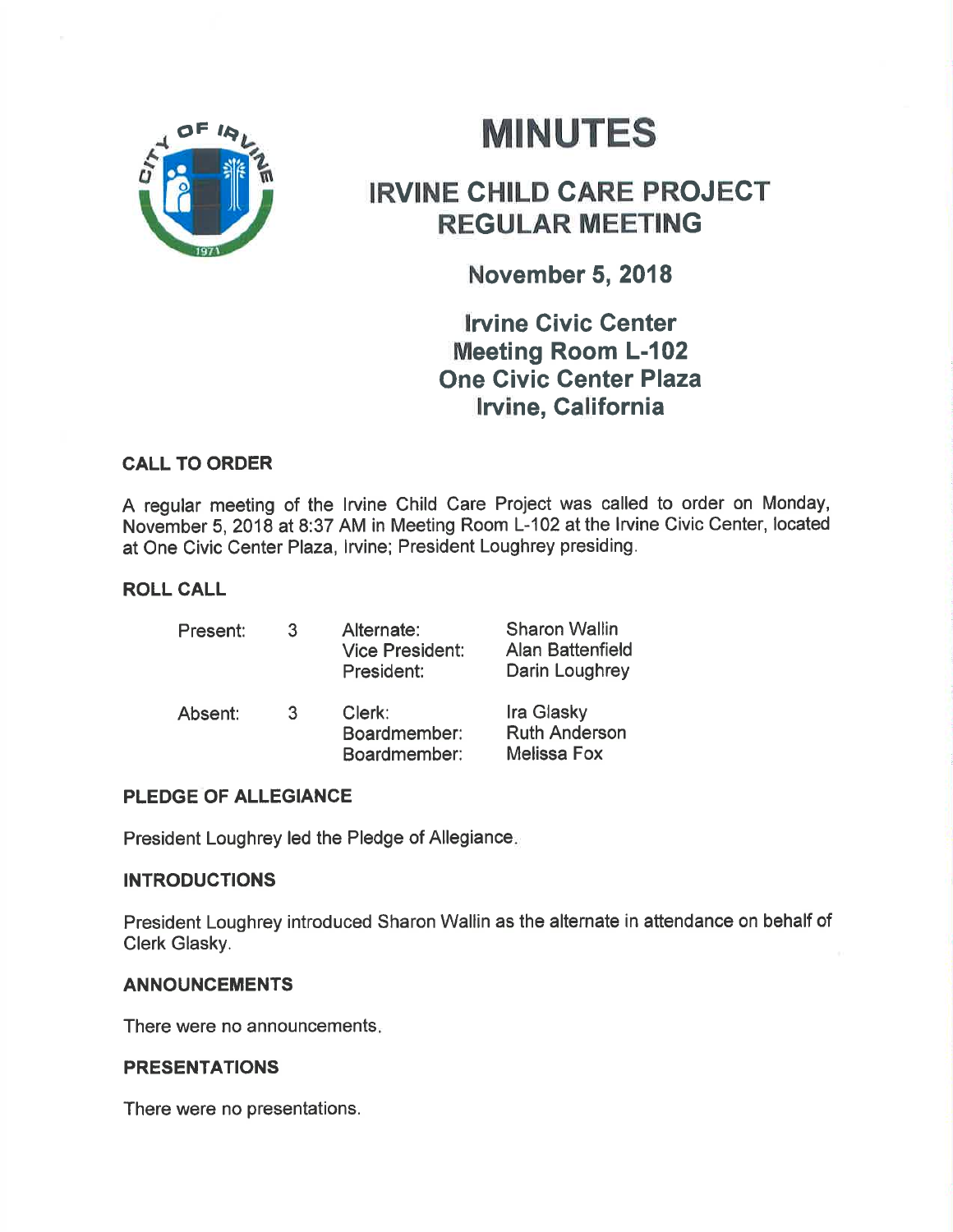#### ADDITIONS AND DELETIONS TO THE AGENDA

There were no additions or deletions to the agenda.

#### PUBLIC COMMENTS

There were no public comments.

#### CONSENT CALENDAR

### Moved by Board Member Wallin and seconded by Vice President Battenfield to approve Gonsent Calendar items I through 16.

Ayes: 3 Battenfield, Loughrey, Wallin\*

Noes: 0

Absent: 2 Fox, Anderson, Glasky

\*Alternate Board Member Wallin voting in Clerk Glasky's absence.

#### 1. APPROVAL OF IRVINE CHILD CARE PROJECT (ICCP) MINUTES

- ACTION:<br>1) Approved minutes of the Irvine Child Care Project regular meeting of September 10, 2018.
- 2) Approved minutes of the lrvine Child Care Project special meeting of October 15,2018.

#### 2. WARRANT REQUEST - CHILD DEVELOPMENT CENTERS, INC.

AGTION: Approved payment of \$36,613.25 to Child Development Centers, Inc. for child care development services for September 1-30, 2018.

#### 3. WARRANT REQUESTS - IRVINE CHILDREN'S FUND (ICF) SCHOLARSHIPS

ACTION: Approved payments for warrants totaling the amount of \$10,164.16 for ICF Scholarships during the month of September 2018.

- **ST, 908.66 to Rainbow Rising**
- \$1,047.50 to Kids Stuff
- . \$1,208.00 to Child Development Centers, lnc.
- 
- \$ 0.00 to Creekers Club<br>\$ 0.00 to Dolphin Club o \$ 0.00 to Dolphin Club

#### 4. WARRANT REQUEST - CITY OF IRVINE

ACTION: Approved payment of \$22,785.46 to the City of lrvine for Program Administration, Grant Administration, and Supplies for the month of July 2018.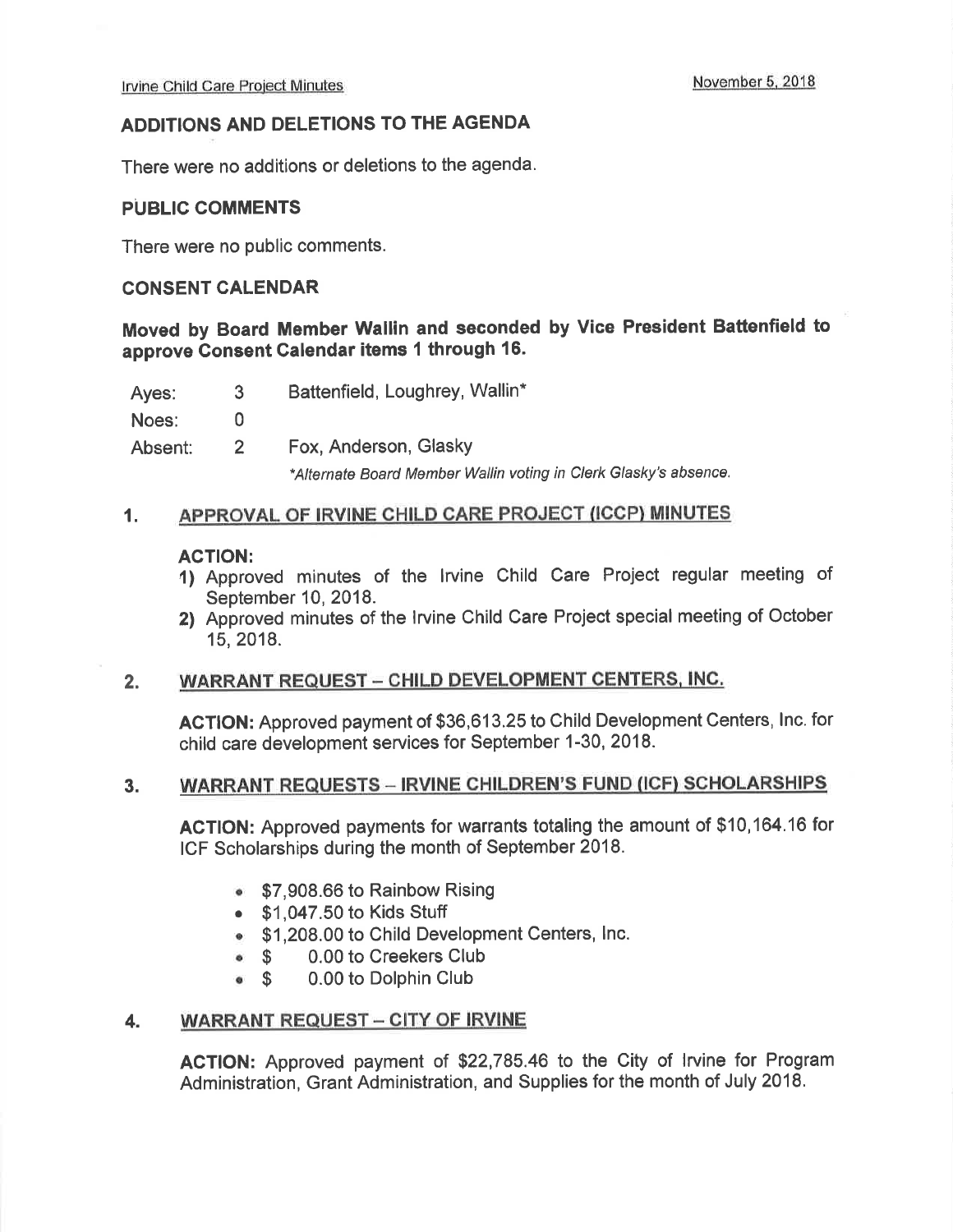- **SAU 521,755.46 for Program Administration**
- \$ 1,030.00 for Grant Administration<br>• \$ 0.00 for Supplies
- 0.00 for Supplies

#### 5. WARRANT REQUEST - IRVINE UNIFIED SCHOOL DISTRICT (IUSD)

ACTION: Approved payment of \$61,236.51 for Facilities and Financial Support Services, Utilities, Custodial Services, Custodial Equipment Amortization and payment for sale of IUSD-owned portables to ICCP for the month of July 2018.

- **\$36,459.34 for Custodial Services**
- **S** 675.00 for Custodial Equip Amortization
- **\$10,589.42 for Payment of Portable Purchase**
- o \$ 7,262.75 for Utilities
- **\$ 6,250.00 for Facilities & Financial Support**

#### IRVINE CHILD CARE PROJECT (ICCP) ADDITIONAL RELOCATABLES **PURCHASE** 6

AGTION: Approved payment of \$979,600 for the purchase of three additional child care portables.

#### 7. ICCP PAYMENTS FOR OCTOBER 2OI8

ACTION: Reviewed and approved October 2018 payments

#### ICCP EXPENSES PAID BY IUSD 8.

ACTION: Reviewed and accepted invoice in the total amount of \$13,780.90 paid by IUSD on behalf of ICCP.

#### 9. DEPOSIT OF SCHOLARSHIP FUNDS FROM ICF

AGTION: Authorized the deposit of funds from ICF into the appropriate account as follows:

| $\bullet$ S |                       | 0.00 | 01-005-712-00-8699 |
|-------------|-----------------------|------|--------------------|
|             | $\bullet$ \$28,762.99 |      | 01-005-712-00-8689 |

#### IO. DEPOSIT OF STATE GRANT APPORTIONMENT

AGTION: Authorized the deposit of grant funds from the State Department of

| Education into the appropriate account as follows: $\,$ |                   |
|---------------------------------------------------------|-------------------|
| $\bullet$ \$13,535.00                                   | 01-005-50100-8290 |
| $\bullet$ \$ 6,225.00                                   | 01-005-50100-8290 |
| $\sim$ 0.00 $\pm$ 0.00                                  | 04 OOE EO400 OEOO |

 $\bullet$  \$32,759.00 01-005-50100-8590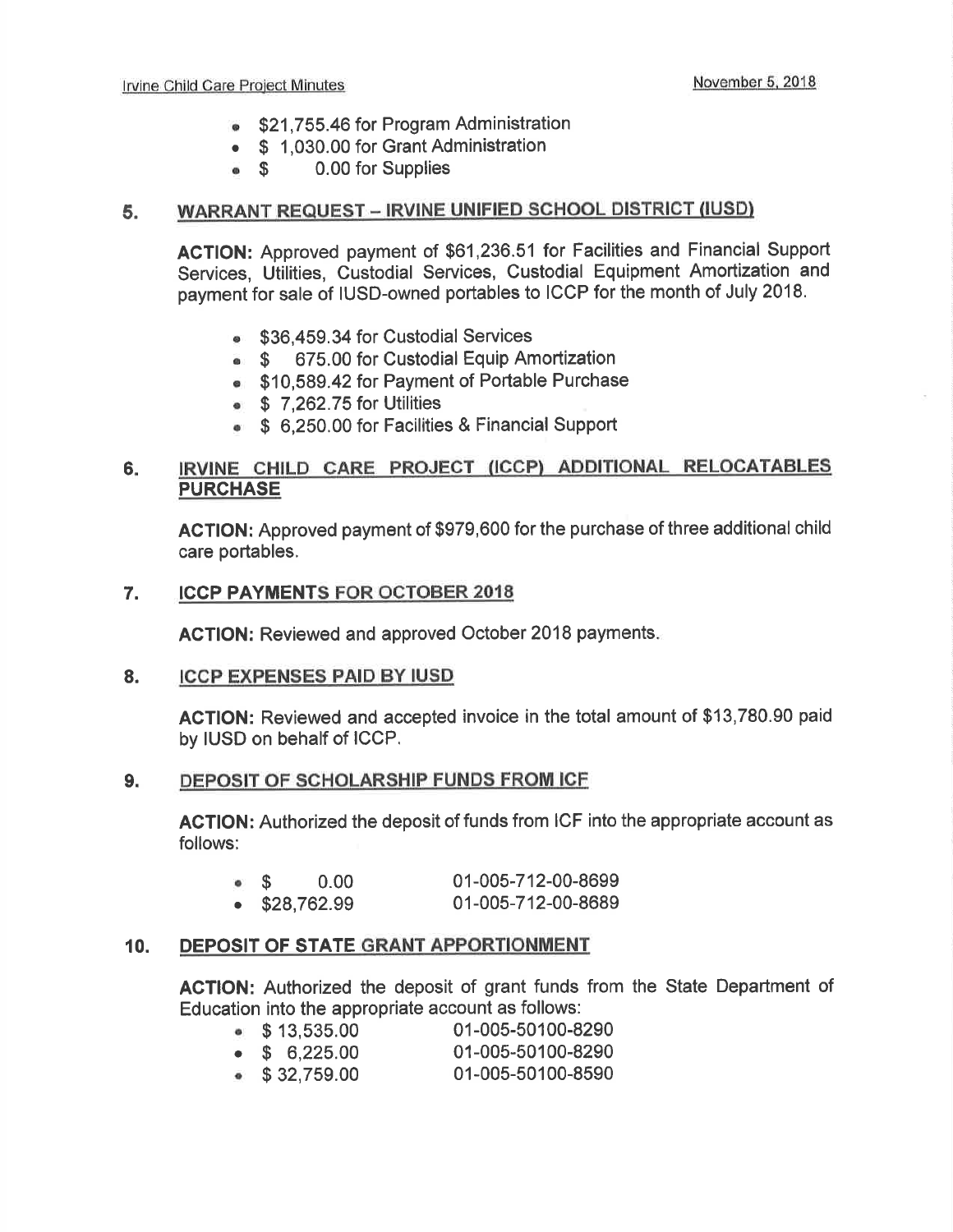## 11. GALIFORNIA DEPARTMENT OF EDUCATION GENERAL CHILD CARE AND DEVELOPMENT PROGRAM GRANT FUNDING FOR FY 2017-18 AMENDMENT 2

ACTION: Submitted for the Board's information.

#### BOARD BUSINESS

#### 1. ICCP 2019 MEETING SCHEDULE

Community Services Supervisor Traci Stubbler presented the item,

AGTION: Moved by Board Member Wallin and seconded by Vice President Battenfield to approve the ICCP 2019 Meeting Schedule.

| Ayes:   | З             | Battenfield, Loughrey, Wallin*                                              |
|---------|---------------|-----------------------------------------------------------------------------|
| Noes:   | O             |                                                                             |
| Absent: | $\mathcal{P}$ | Anderson, Fox, Glasky                                                       |
|         |               | a a tri in the film and a figure to a sub-figure that the second continuous |

\*Alternate Board Member Wallin voting in Clerk Glasky's absence.

#### 2. IRVINE CHILD CARE PROJECT (ICCP) SITE LICENSED CAPACITY UPDATE

Community Services Supervisor Stubbler presented the item.

Discussion included: Explanation of how sites were chosen for expansion, and how children will be moved from the waitlist to enrollment.

ACTION: Submitted for the Board's information.

#### IRVINE CHILD CARE PROJECT (ICCP) FUNDS FOR QUALITY ASSESSMENT CONSULTING SERVICES BEGINNING FY 2019.20 3.

Community Services Supervisor Stubbler presented the item.

Discussion included: Advantages and disadvantages of having a contractor complete quality assessments, existing challenges regarding time commitment required of volunteers as ICCP continues to expand, board members' desire to keep PARC connected to the lrvine community and facilitating a transitional phase between PARC and the new Quality Assessment consultant.

ACTION: Allocate \$25,000 to fund consultant services to provide quality assessment services beginning in FY 2019-20 and going forward. Moved by Board Member Wallin and seconded by Vice President Battenfield to approve the lrvine Child Care Project (ICCP) Funds for Quality Assessment Consulting Services Beginning FY 2019-20.